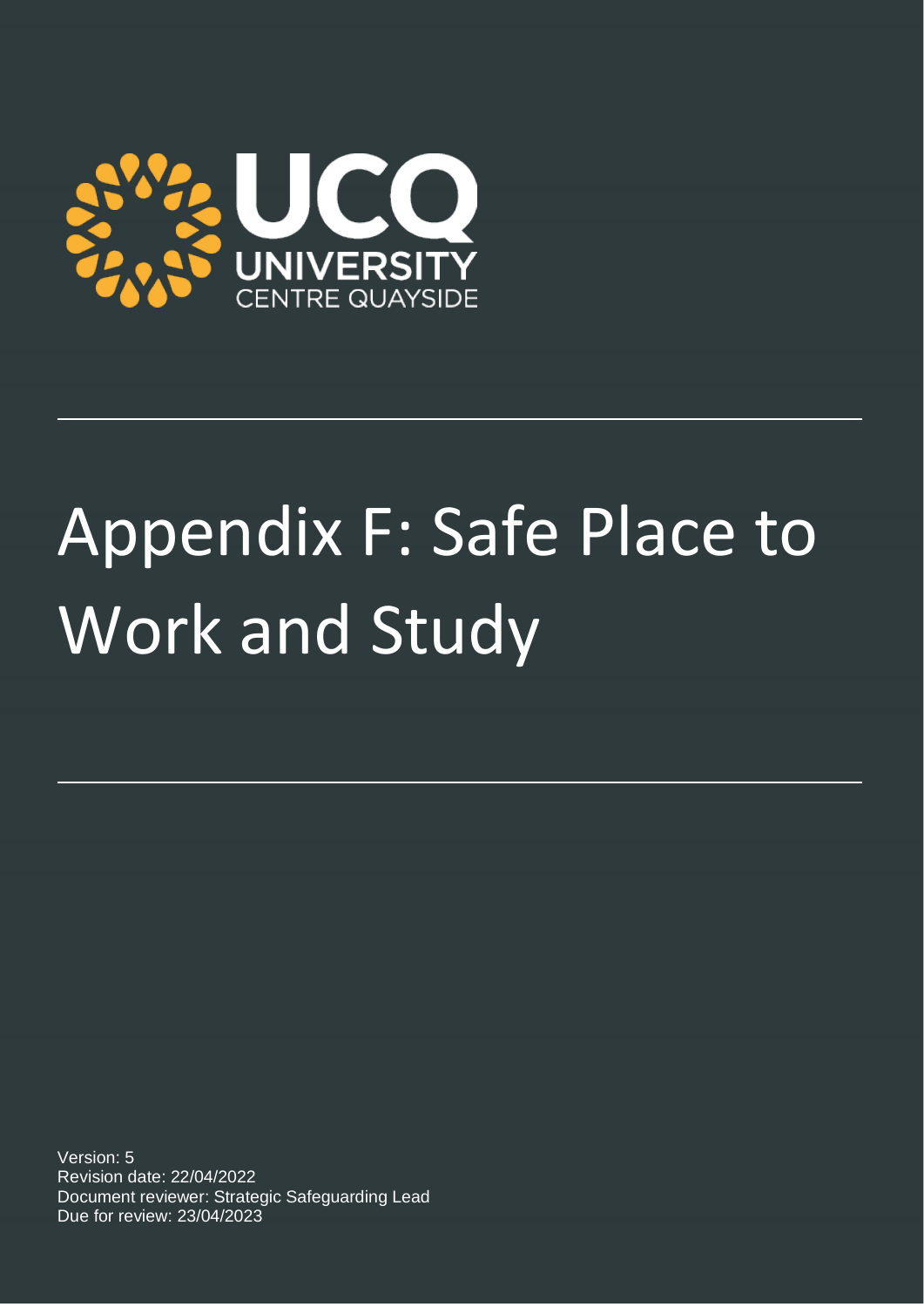

## Table of Contents

<span id="page-1-0"></span>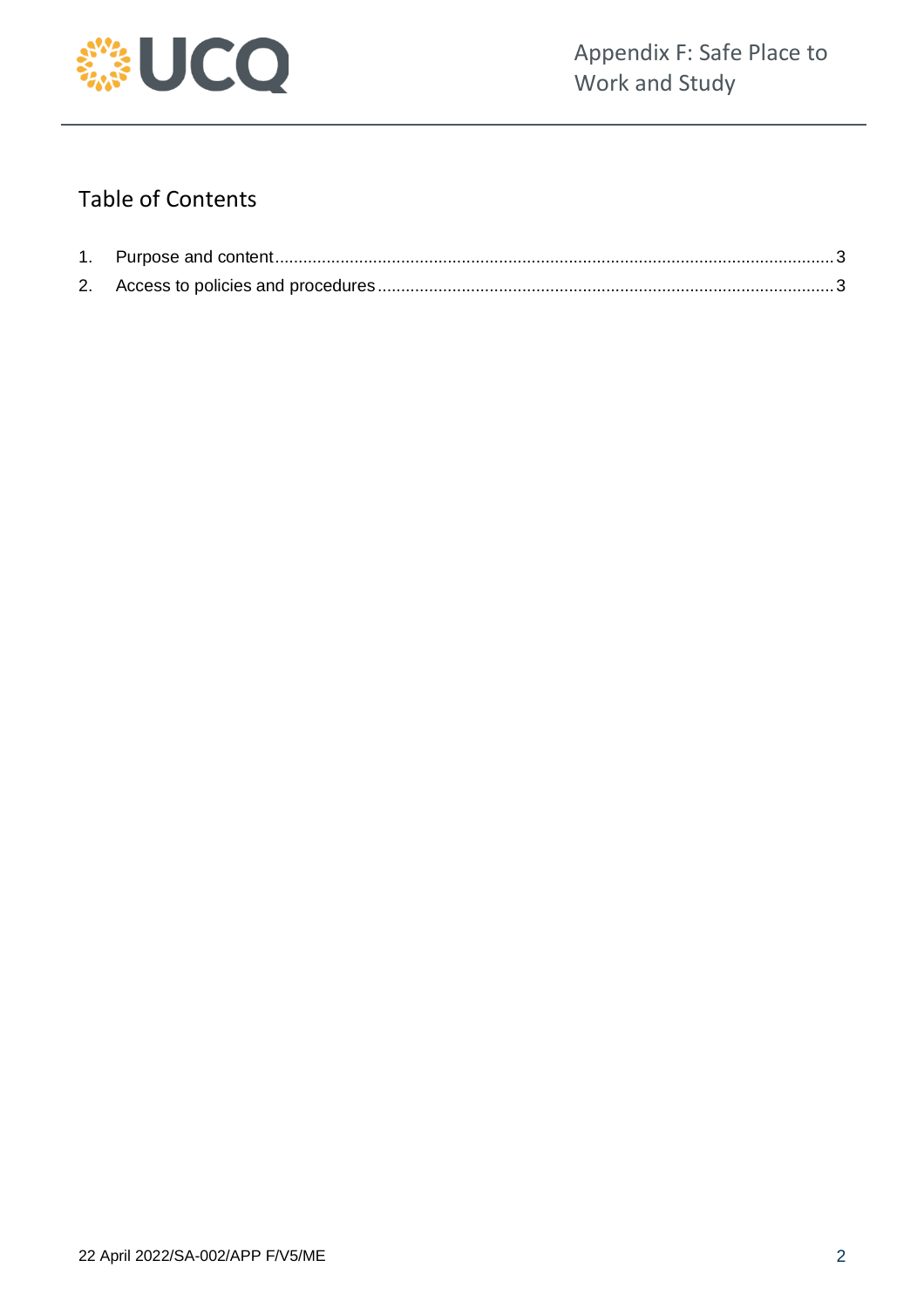

## 1. Purpose and content

- 1.1 UCQ recognises the importance of sound health and safety practices in maintaining a robust safeguarding framework. The purpose of this appendix of the UCQ Safeguarding Policy is to provide guidance on how to access the Health and Safety Policy and information on other health and safety related aspects. These can include, but are not limited to:
	- 1.1.1 Social media and the web
	- 1.1.2 Risk assessments
	- 1.1.3 Personal protective equipment
	- 1.1.4 Accidents and first aid
	- 1.1.5 Work experience placements
- 1.2 UCQ policies apply to all students and all staff (including agency, visiting, associate and hourly paid staff) irrespective of anyone's position or role within UCQ, together with Academic Council members and any workers who are at UCQ on a voluntary/placement/other professional basis.
- 1.3 The term 'staff' is used as a generic term that encompasses all groups of workers as outlined in the paragraph above.

## <span id="page-2-0"></span>2. Access to policies and procedures

- 2.1 UCQ Safeguarding and Prevent policies, procedures, training and support can be found at <https://ucq.ac.uk/safeguarding-and-prevent/>
- **2.1.1 Social media and the web:** The UCQ Safe Use of IT Policy (SA-014) provides important information on the safe use of UCQ IT facilities, internet, e-mail, social media and information security. It also provides guidance on safeguarding risks such as County Lines and the Prevent duty.
- 2.2 The full UCQ Health and Safety Policy and appendices are available on the UCQ website at <https://ucq.ac.uk/policies/>
- **2.2.1 Risk assessments (HS-001/Appendix A):** Where practical activities are deemed to have an element of potential risk, UCQ will ensure that assessments of risk are undertaken by appropriately experienced line managers or nominated persons. Potential risks may include, but are not limited to:
	- 2.2.1.1 Handling and use of hazardous substances
	- 2.2.1.2 Safe plant and equipment
	- 2.2.1.3 Use of display screen equipment
	- 2.2.1.4 Warehouse and factory related training
- **2.2.2 Personal Protective Equipment (PPE):** When participating in practical activities both within UCQ, and when on work placement, students will be directed to wear appropriate PPE, for example hand protection; head protection; ear protection; eye and face protection; body protection; foot protection; respiratory protection and fall protection. UCQ will ensure that students are given training, information and instruction on the safe use of PPE.